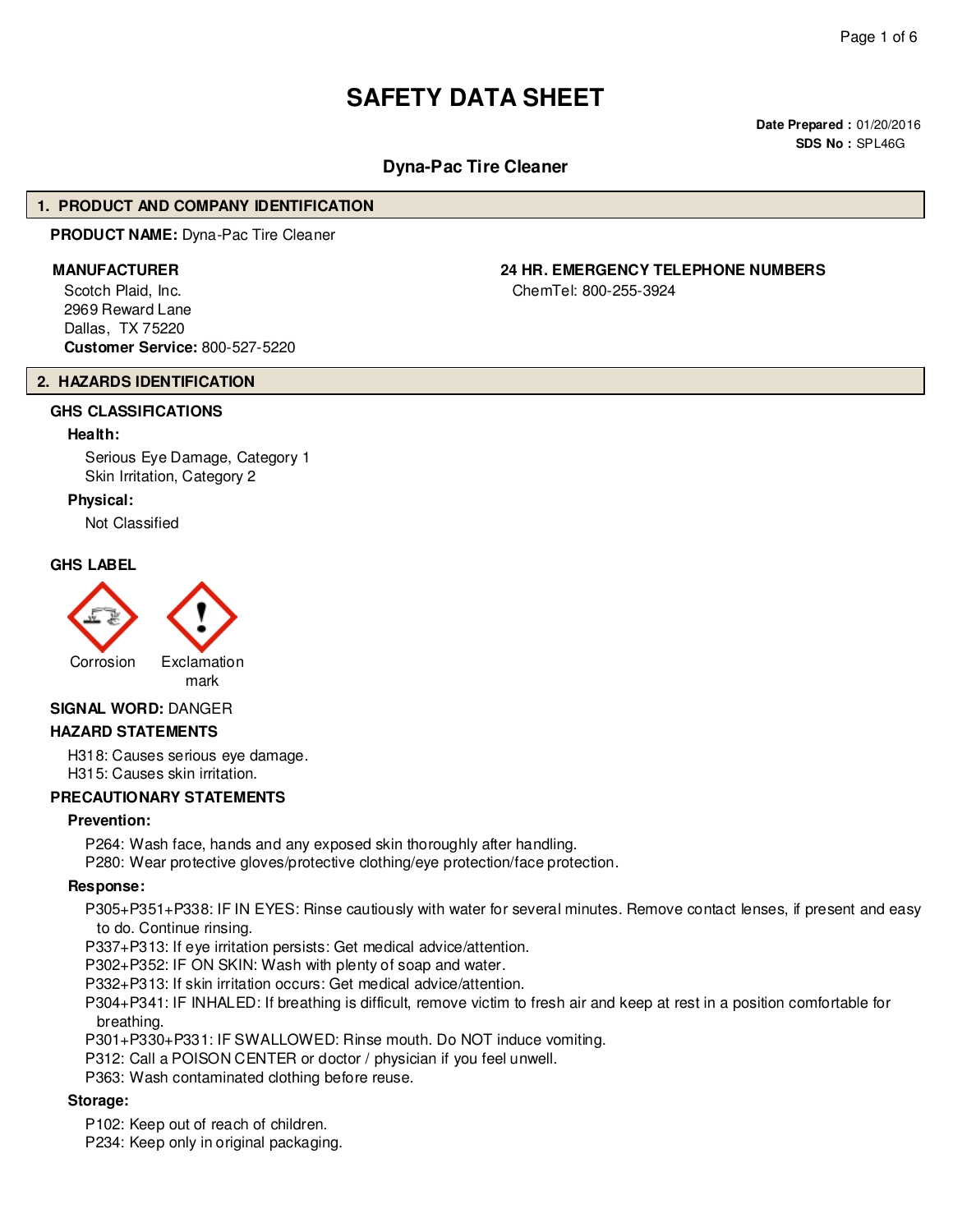#### **Disposal:**

P501: Dispose of contents/container to an approved waste disposal plant.

#### **3. COMPOSITION / INFORMATION ON INGREDIENTS**

| <b>Chemical Name</b>                                                 | $Wt.$ %   | <b>CAS</b>           |
|----------------------------------------------------------------------|-----------|----------------------|
| Glycine, N,n'-1,2-ethanediylbis[n-(carboxymethyl)-, Tetrasodium Salt | $15 - 25$ | 64-02-8              |
| Silicic Acid (H2SiO3), Disodium Salt                                 | $1 - 5$   | 6834-92-0            |
| 2- Butoxyethanol                                                     | $5 - 10$  | $111 - 76 - 2$       |
| Sodium C14-C16 Olefin Sulfonate                                      |           | 20 - 30   68439-57-6 |

#### **4. FIRST AID MEASURES**

**EYES:** Hold eyelids apart and flush eyes with plenty of water for at least 15 minutes. Remove contact lenses if present.

**SKIN:** Wash with soap and water. Get medical attention if irritation develops or persists.

**INGESTION:** Do NOT induce vomiting. Never give anything by mouth to an unconscious person. Rinse mouth with water. Consult a physician.

**INHALATION:** Remove victim to fresh air. If irritation persists, get medical attention.

#### **SIGNS AND SYMPTOMS OF OVEREXPOSURE**

**EYES:** Contact causes serious eye irritation and/or damage.

**SKIN:** Contact causes skin irritation.

**INGESTION:** May cause headache and nausea.

**INHALATION:** May cause irritation to mucous membranes.

**ACUTE EFFECTS:** Eye contact may cause stinging, tearing, redness and blurred vision. Skin contact may cause redness and pain.

**CHRONIC EFFECTS:** None known.

**NOTES TO PHYSICIAN:** Treat symptomatically

#### **5. FIRE FIGHTING MEASURES**

**FLAMMABLE CLASS:** Not flammable or combustible

**EXTINGUISHING MEDIA:** Use dry chemical, carbon dioxide, water spray (fog) or foam when fighting fires involving this material. **EXPLOSION HAZARDS:** None known.

**FIRE FIGHTING PROCEDURES:** Use fire fighting measures that are appropriate for the local circumstance and the surrounding environment.

**FIRE FIGHTING EQUIPMENT:** Use personal protective equipment

**HAZARDOUS DECOMPOSITION PRODUCTS:** CO, CO<sub>2</sub>, Oxides of Sulfur and Nitrogen

# **6. ACCIDENTAL RELEASE MEASURES**

**SMALL SPILL:** After removal, flush contaminated area thoroughly with water.

**LARGE SPILL:** Dike spilled material or otherwise contain material to ensure runoff does not reach into soil, ditches, sewers and / or groundwater. Transfer material into suitable containers for proper disposal in accordance with local, state and federal regulations.

# **ENVIRONMENTAL PRECAUTIONS**

**WATER SPILL:** Do not allow material to contaminate waterways.

**LAND SPILL:** Do not allow material to contaminate the soil.

**GENERAL PROCEDURES:** Ensure clean-up is conducted by trained personnel only. Refer to protective measures listed in Sections 7 and 8.

**SPECIAL PROTECTIVE EQUIPMENT:** For personal protection see section 8.

**COMMENTS:** Inform appropriate managerial or supervisory personnel of all environmental releases. Prevent further leakage or spillage if safe to do so.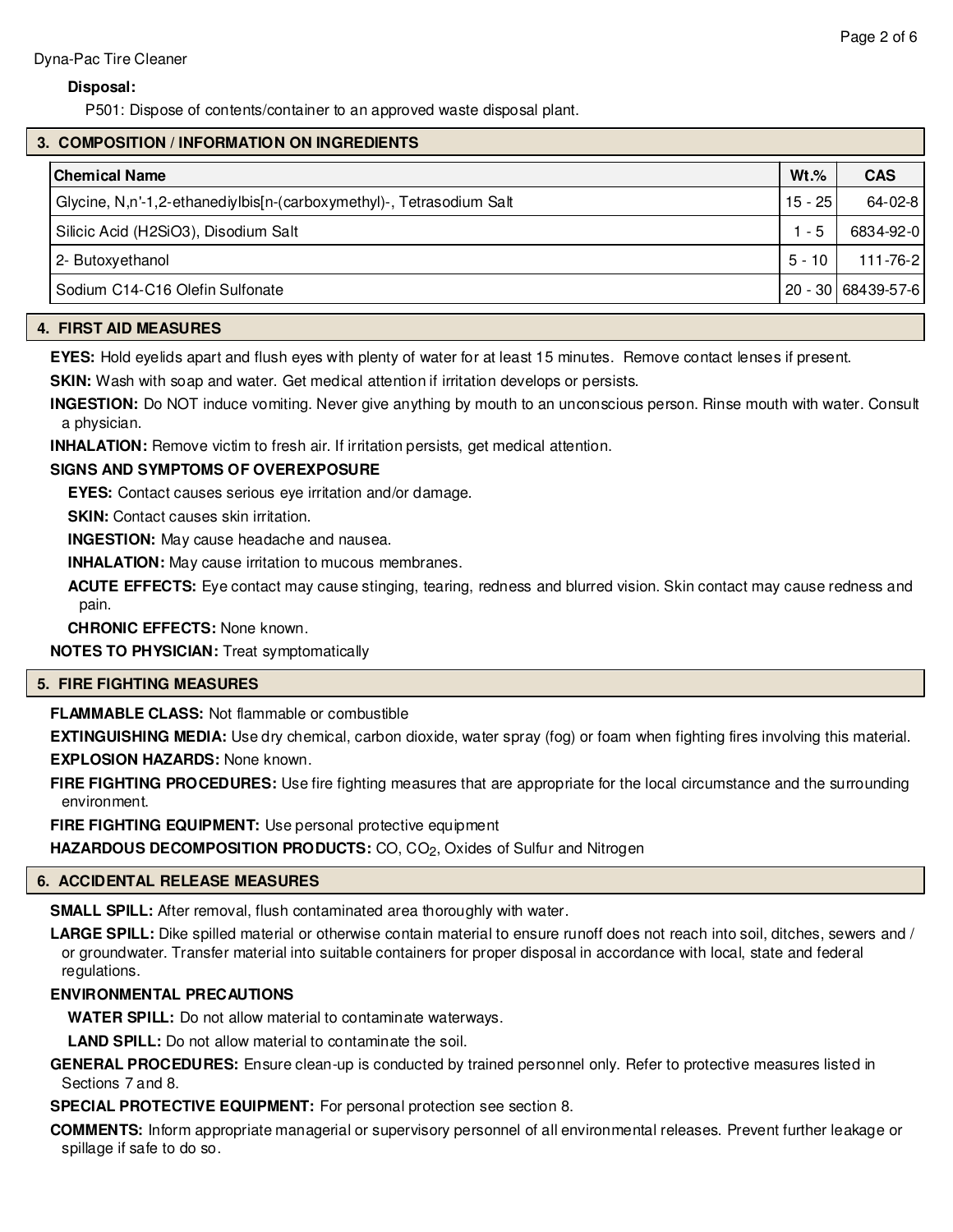# **7. HANDLING AND STORAGE**

**GENERAL PROCEDURES:** Handle in accordance with good industrial hygiene and safety procedures. Use personal protection recommended in Section 8. Follow all product label instructions.

**HANDLING:** Wash face, hands and any exposed skin thoroughly after handling. Avoid breathing vapors or mists.

**STORAGE:** Keep out of reach of children. Store in original container in a cool, dry and well ventilated area.

# **8. EXPOSURE CONTROLS / PERSONAL PROTECTION**

#### **EXPOSURE GUIDELINES**

| OSHA HAZARDOUS COMPONENTS (29 CFR1910.1200) |             |                        |                   |                  |                   |                     |                   |
|---------------------------------------------|-------------|------------------------|-------------------|------------------|-------------------|---------------------|-------------------|
|                                             |             | <b>EXPOSURE LIMITS</b> |                   |                  |                   |                     |                   |
|                                             |             | <b>OSHA PEL</b>        |                   | <b>ACGIH TLV</b> |                   | <b>Supplier OEL</b> |                   |
| <b>Chemical Name</b>                        |             | ppm                    | mg/m <sup>3</sup> | ppm              | mg/m <sup>3</sup> | ppm                 | mg/m <sup>3</sup> |
|                                             | <b>TWA</b>  | 50                     | 240               | 20               | 97                | <b>NL</b>           | <b>NL</b>         |
| 2- Butoxyethanol                            | <b>STEL</b> |                        |                   |                  |                   | <b>NL</b>           | <b>NL</b>         |
| Sodium C14-C16 Olefin Sulfonate             | TWA         |                        |                   |                  |                   | <b>NL</b>           | <b>NL</b>         |
|                                             | <b>STEL</b> |                        |                   |                  |                   | NL                  | NL                |

#### **ENGINEERING CONTROLS:** None usually needed.

#### **PERSONAL PROTECTIVE EQUIPMENT**

**EYES AND FACE:** Safety glasses with side shields.

**SKIN:** Chemical resistant gloves.

**RESPIRATORY:** No personal respiratory equipment normally required.

**PROTECTIVE CLOTHING:** Wear suitable protective clothing to prevent contact with skin.

**WORK HYGIENIC PRACTICES:** Wash contaminated clothing before reuse. Wash face, hands and any exposed skin thoroughly after handling.

**OTHER USE PRECAUTIONS:** Protective clothing and equipment should be in accordance with 29 CFR 1910.132 and 1910.133. **COMMENTS:** Eyewash stations and safety showers should always be in place where chemicals are handled and stored.

#### **9. PHYSICAL AND CHEMICAL PROPERTIES**

**PHYSICAL STATE:** Liquid **ODOR:** Mint **ODOR THRESHOLD:** No data available for this mixture. **APPEARANCE:** Clear liquid **COLOR:** Green **pH:** 12.5 to 13.5 (full strength) PERCENT VOLATILE: (w/w) 60-70% mostly as water. **FLASH POINT AND METHOD:** Non Flammable **FLAMMABLE LIMITS:** NA = Not Applicable **AUTOIGNITION TEMPERATURE:** No data available for this mixture. **VAPOR PRESSURE:** No data available for this mixture. **VAPOR DENSITY:** No data available for this mixture. **BOILING POINT:** Near that of water **FREEZING POINT:** Near that of water. **THERMAL DECOMPOSITION:** No data available for this mixture. **SOLUBILITY IN WATER:** Complete **EVAPORATION RATE:** Near that of water.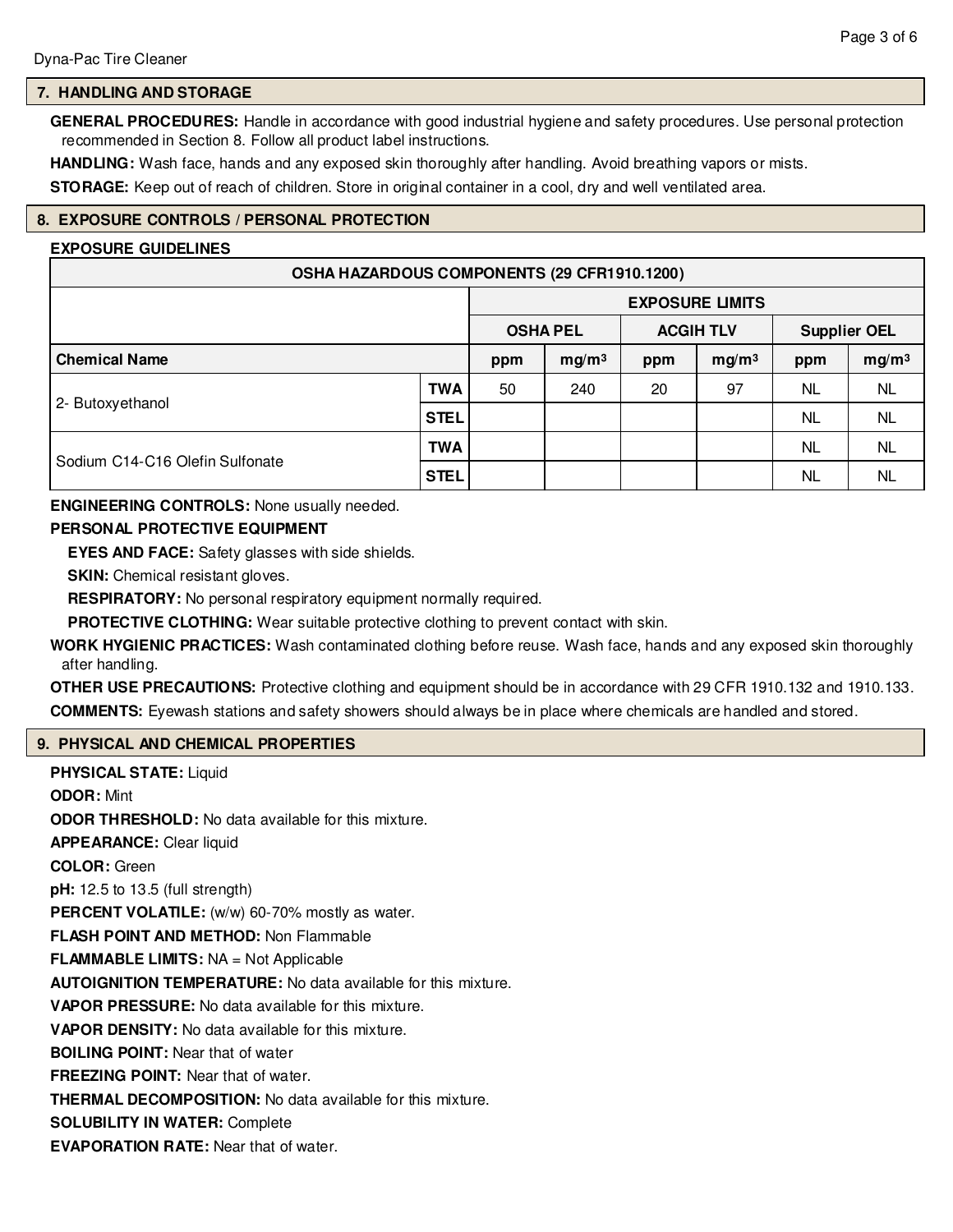**SPECIFIC GRAVITY:** 1.09 to 1.100 g/ml

**VISCOSITY #1:** 15.0 to 25.0 cP

**(VOC):** 5.000 to 10.000 (Weight %)

**OXIDIZING PROPERTIES:** This product is not classified as oxidizing

#### **10. STABILITY AND REACTIVITY**

**REACTIVITY:** Stable under normal conditions.

**HAZARDOUS POLYMERIZATION:** Will not occur.

**STABILITY:** Stable under normal conditions.

**CONDITIONS TO AVOID:** Excessive heat or cold.

**POSSIBILITY OF HAZARDOUS REACTIONS:** No dangerous reaction known under conditions of normal use.

**HAZARDOUS DECOMPOSITION PRODUCTS:** Oxides of carbon, nitrogen and sulfur.

**INCOMPATIBLE MATERIALS:** Strong oxidizing agents, acids and bases.

#### **11. TOXICOLOGICAL INFORMATION**

# **ACUTE**

| <b>Chemical Name</b>                                                 | ORAL $LD_{50}$              | <b>DERMAL LD<sub>50</sub></b>    | <b>INHALATION</b><br>$LC_{50}$  |  |
|----------------------------------------------------------------------|-----------------------------|----------------------------------|---------------------------------|--|
| Glycine, N,n'-1,2-ethanediylbis[n-(carboxymethyl)-, Tetrasodium Salt | 3030 mg/kg<br>(rat)         | $> 5000$ mg/kg<br>(rabbit)       | Not determined                  |  |
| Silicic Acid (H2SiO3), Disodium Salt                                 | 600 mg/kg (rat)             | No data                          | No data                         |  |
| 2- Butoxyethanol                                                     | l 300 mg/kg<br>(rat)        | $>$ 2000 mg/kg<br>(rat)          | 4.9 mg/l $(rat)$<br>Aerosol     |  |
| Sodium C14-C16 Olefin Sulfonate                                      | 2079 to 2340<br>mg/kg (rat) | 6300 to 160000<br>mg/kg (rabbit) | 52 to 206 mg/l<br>(rat) Aerosol |  |

**EYE EFFECTS:** Causes serious eye irrtation and/or damage.

**SKIN EFFECTS: Causes skin irritation.** 

**CHRONIC:** Health injuries are not known or expected under normal use.

# **CARCINOGENICITY**

| <b>Chemical Name</b> | <b>IARC</b><br><b>Status</b> | <b>Other</b>         |
|----------------------|------------------------------|----------------------|
| 2- Butoxyethanol     | Group 3                      | <b>ACGIH</b><br>(A3) |

**IARC:** IARC (Group 3) components are "not classifiable as human carcinogens"

**NTP:** No ingredient in this product is present at levels greater than or equal to 0.1% is identified as a known or anticipated carcinogen by NTP.

**OSHA:** No ingredient in this product is present at levels greater than or equal to 0.1% is identified as a carcinogen or potential carcinogen by OSHA.

**Notes:** ACGIH (A3) - Animal Carcinogen

**REPEATED DOSE EFFECTS:** No data available for this mixture.

**IRRITATION:** Skin and eye irritation.

**SENSITIZATION:** No data available for this mixture.

**NEUROTOXICITY:** No data available for this mixture.

**GENETIC EFFECTS:** No data available for this mixture.

**REPRODUCTIVE EFFECTS:** No data available for this mixture.

**TARGET ORGANS:** No data available for this mixture.

**TERATOGENIC EFFECTS:** No data available for this mixture.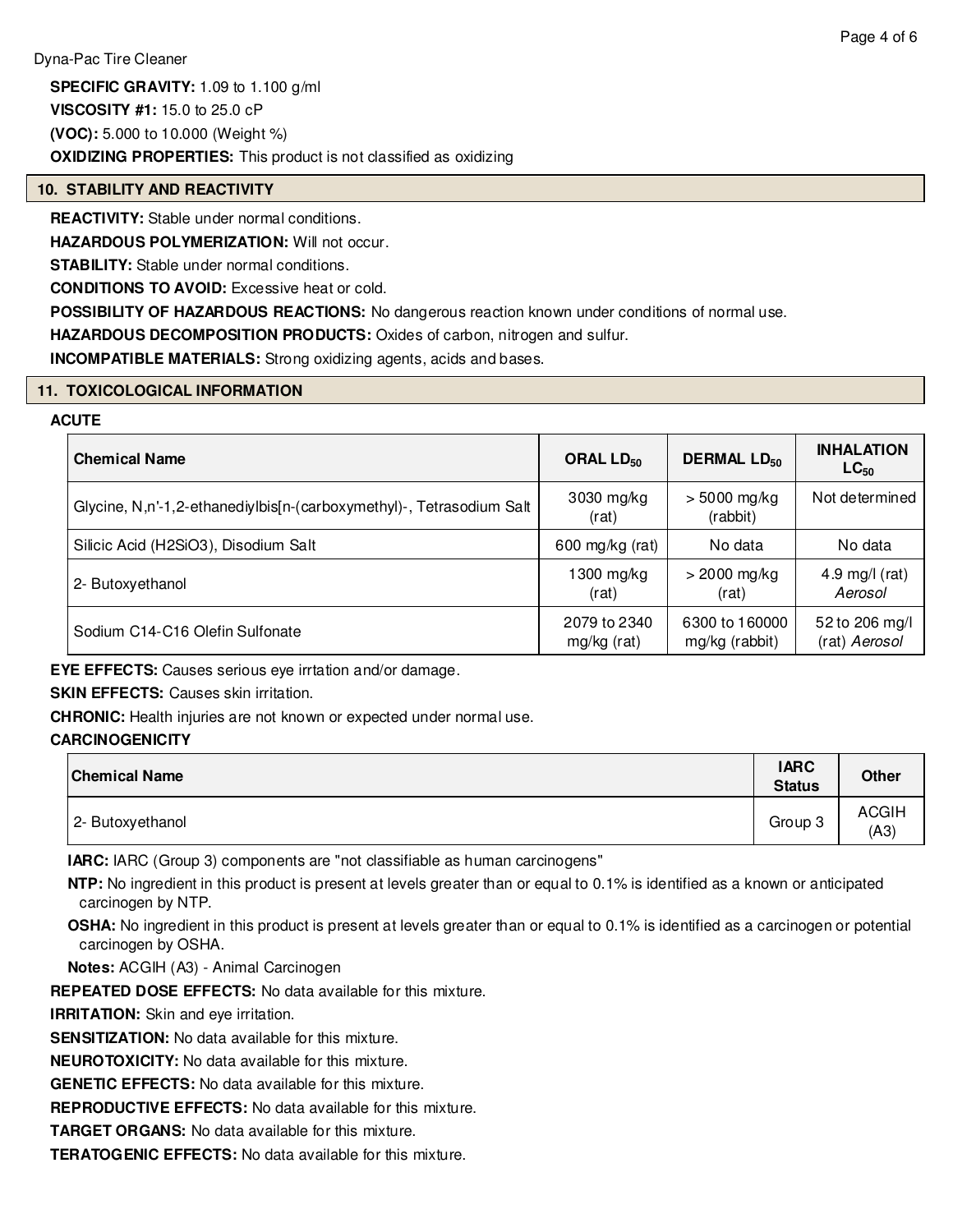**MUTAGENICITY:** No data available for this mixture. **SYNERGISTIC MATERIALS:** No data available for this mixture.

#### **12. ECOLOGICAL INFORMATION**

**ECOTOXICOLOGICAL INFORMATION:** This product is not classified as environmentally hazardous. However, this does not exclude the possibility that large or frequent spills can have a harmful or damaging effect on the environment.

**BIOACCUMULATION/ACCUMULATION:** The potential for bioconcentration in organisms is low.

**DISTRIBUTION:** Not determined for this mixture.

#### **AQUATIC TOXICITY (ACUTE)**

**96-HOUR LC50:** Not determined for this mixture.

**48-HOUR EC50:** Not determined for this mixture.

**96-HOUR EC50:** Not determined for this mixture.

**CHEMICAL FATE INFORMATION:** This product is expected to be readily biodegradable.

#### **13. DISPOSAL CONSIDERATIONS**

**DISPOSAL METHOD:** Follow all Federal, State and Local Regulations appropriate for this material.

**PRODUCT DISPOSAL:** Wastewater resulting from this product should be directed to a proper waste water treatment facility.

**EMPTY CONTAINER:** Empty containers should be taken to an approved waste handling site for recycling or disposal. Do not reuse empty containers.

#### **14. TRANSPORT INFORMATION**

#### **DOT (DEPARTMENT OF TRANSPORTATION)**

**PROPER SHIPPING NAME:** Not regulated as dangerous goods.

#### **ROAD AND RAIL (ADR/RID)**

**PROPER SHIPPING NAME:** Not regulated as dangerous goods.

**COMMENTS:** The shipper / consignor / sender is responsible to ensure that the packaging, labeling and markings are in compliance with the selected mode of transport.

#### **15. REGULATORY INFORMATION**

#### **UNITED STATES**

# **SARA TITLE III (SUPERFUND AMENDMENTS AND REAUTHORIZATION ACT)**

**311/312 HAZARD CATEGORIES:** Acute Health Hazard

# **FIRE:** No **PRESSURE GENERATING:** No **REACTIVITY:** No **ACUTE:** Yes **CHRONIC:** No

#### **EPCRA SECTION 313 SUPPLIER NOTIFICATION**

| <b>Chemical Name</b> | $Wt.\%$ | CAS           |
|----------------------|---------|---------------|
| 2- Butoxyethanol     | . ს -   | 10   111-76-2 |

#### **302/304 EMERGENCY PLANNING**

**EMERGENCY PLAN:** No chemicals in this product are subject to the reporting requirements of SARA Title III, Section 302.

# **CERCLA (COMPREHENSIVE ENVIRONMENTAL RESPONSE, COMPENSATION, AND LIABILITY ACT)**

**CERCLA REGULATORY:** Not listed.

# **TSCA (TOXIC SUBSTANCE CONTROL ACT)**

**TSCA REGULATORY:** All ingredients are listed.

**CALIFORNIA PROPOSITION 65:** This product contains trace amounts of Ethylene Oxide. CAS# 75-21-8

**OSHA HAZARD COMM. RULE:** This product is a "Hazardous Chemical" as defined by the OSHA Hazard Communication Standard, 29 CFR 1910.1200.

#### **16. OTHER INFORMATION**